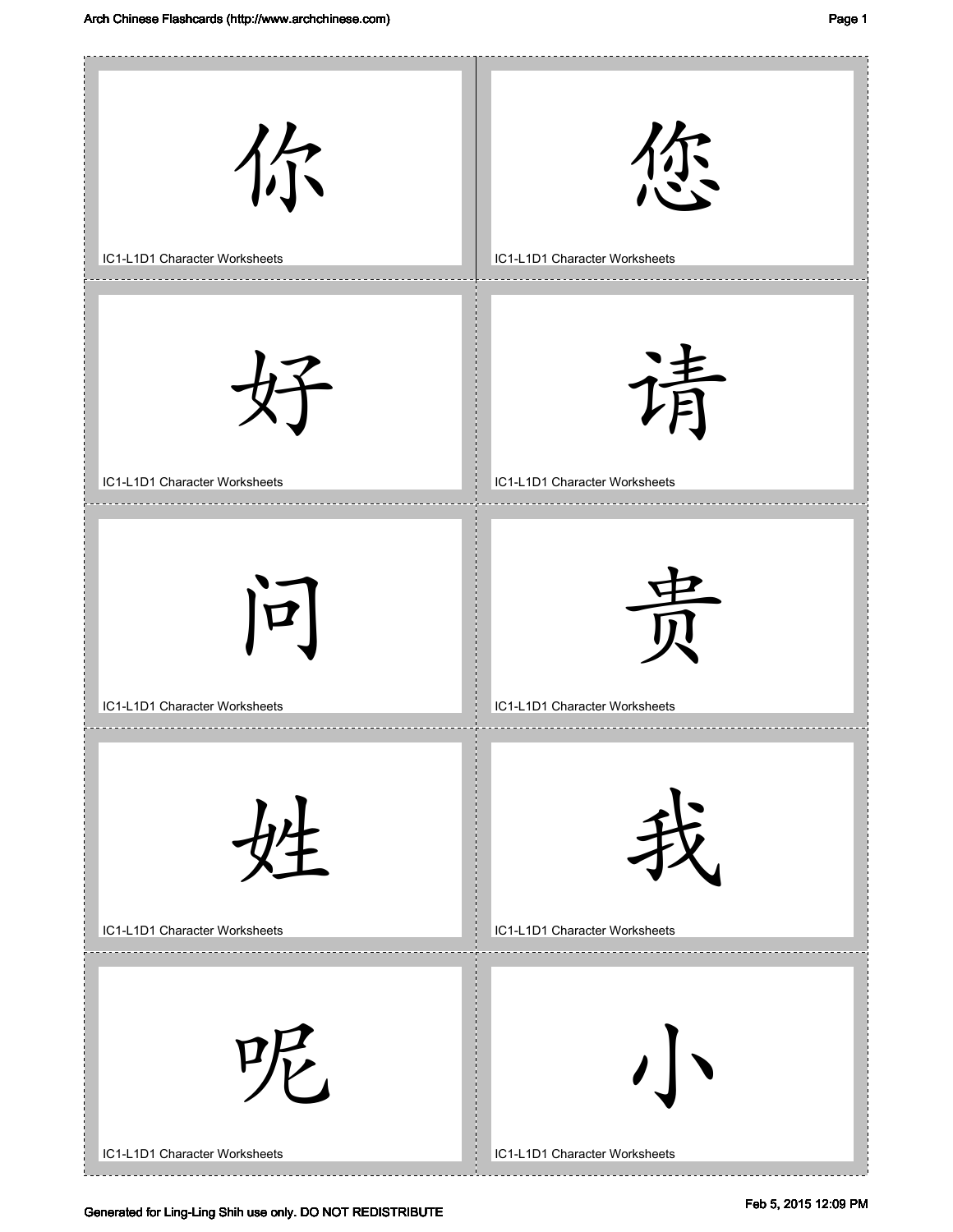| 您<br>nín               | honorific for 'you'                                                                                  | 你<br>nľ                   | you, second person<br>pronoun                                                                     |
|------------------------|------------------------------------------------------------------------------------------------------|---------------------------|---------------------------------------------------------------------------------------------------|
| 心(heart)               | Pictophonetic - Heart 心<br>suggests the meaning while 你<br>provides the pronunciation.               | $\sqrt{\text{}}$ (person) | Pictophonetic - Person 1 with<br>the phonetic component $\hat{\pi}$                               |
|                        |                                                                                                      |                           |                                                                                                   |
| 请(請)<br>qing           | to ask, to invite, please (do<br>something), to treat (to a<br>meal etc), to request                 | 好<br>hǎo<br>hào           | good, well, nice, excellent,<br>fine, finishing, suitable,<br>proper, to love, to like            |
| $\vec{\iota}$ (speech) | Pictophonetic - Speak $\dot{\imath}$<br>suggests the meaning while 青<br>provides the pronunciation.  | $\pm$ (woman)             | Ideograph - A woman $\pm$ with<br>a child 子                                                       |
|                        |                                                                                                      |                           |                                                                                                   |
| 贵(貴)<br>quì            | expensive, noble, costly,<br>valuable, your (name),<br>precious                                      | 问(問)<br>wèn               | to ask about, to inquire<br>after, to ask                                                         |
| 贝(money)               | Pictophonetic - Money 贝<br>suggests the meaning while the<br>top part provides the<br>pronunciation. | 门(gate)                   | Pictophonetic - Ask with mouth<br>$\vec{v}$ , $\vec{v}$ provides sound                            |
|                        |                                                                                                      |                           |                                                                                                   |
| 我                      | l, me, my                                                                                            | 姓                         | family name, surname,<br>name, clan                                                               |
| wŏ                     |                                                                                                      | xing                      |                                                                                                   |
| 戈(spear)               | Ideograph - Hand 手 holding a<br>weapon $\ddot{\mathbf{x}}$ to protect oneself                        | $\pm$ (woman)             | Pictophonetic - Woman $\pm$<br>provdies the meaning while 生<br>provides the pronunciation.        |
|                        |                                                                                                      |                           |                                                                                                   |
|                        |                                                                                                      |                           |                                                                                                   |
| 小<br>xiǎo              | small, tiny, few,<br>insignificant, young,<br>Kangxi radical number 42                               | 呢                         | interrogative or emphatic<br>final, woolen material(ni2)                                          |
|                        | Ideograph - Split off $\land$ with a                                                                 | ne<br>ní                  |                                                                                                   |
| 小(small)               | line                                                                                                 | $\sigma$ (mouth)          | Pictophonetic - Mouth $\bm{\mathsf{\Gamma}}$<br>implies the meaning while 尼<br>provides the sound |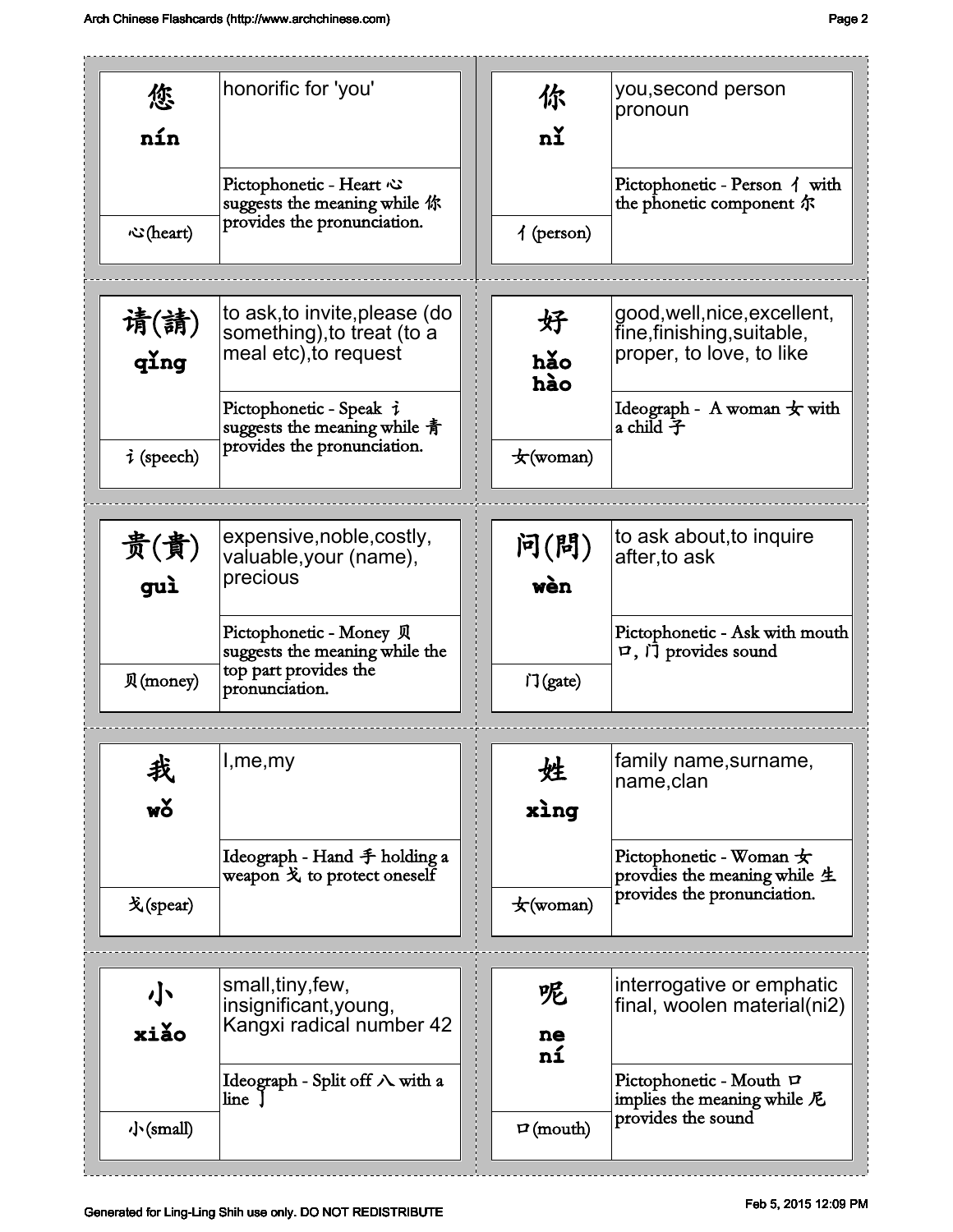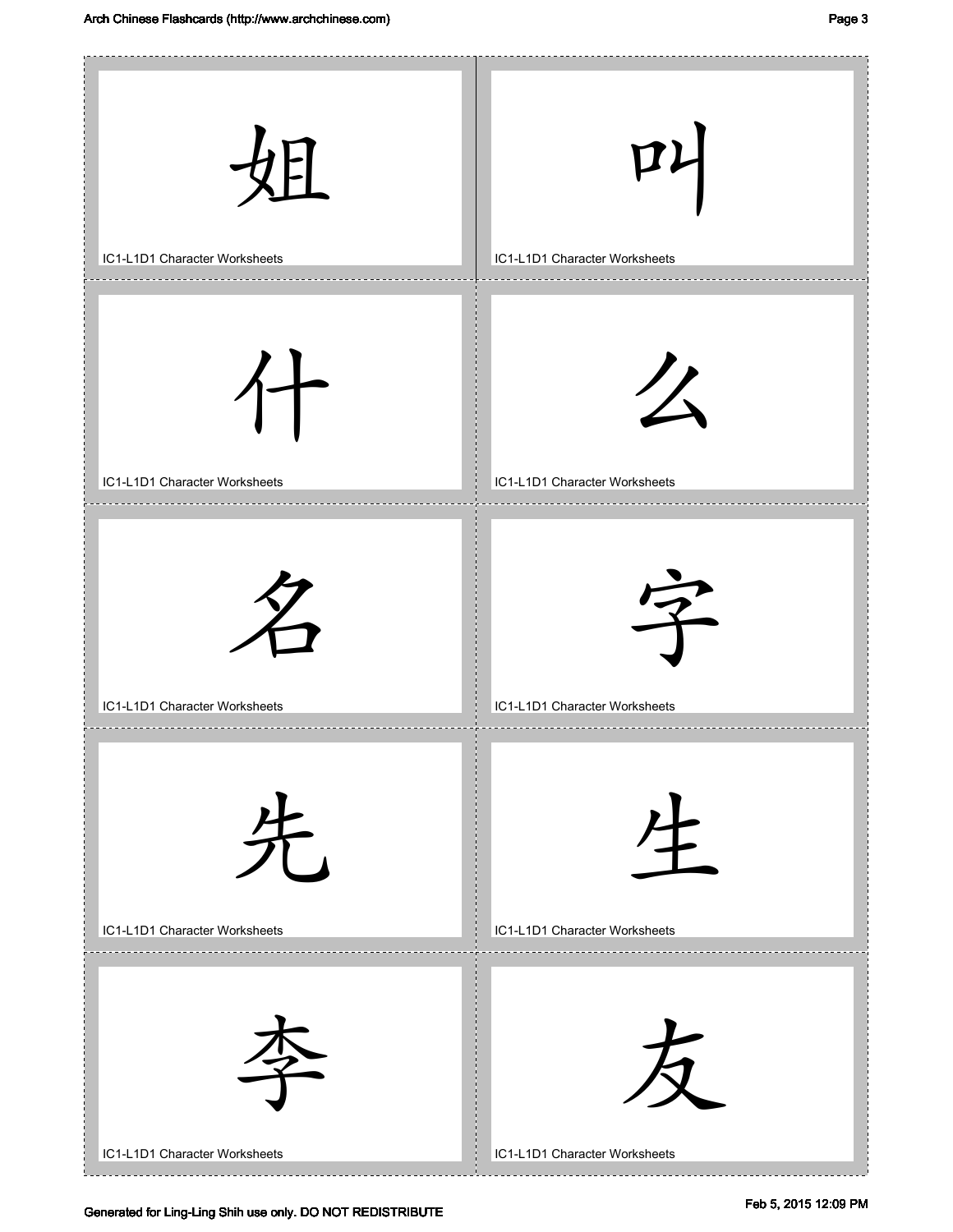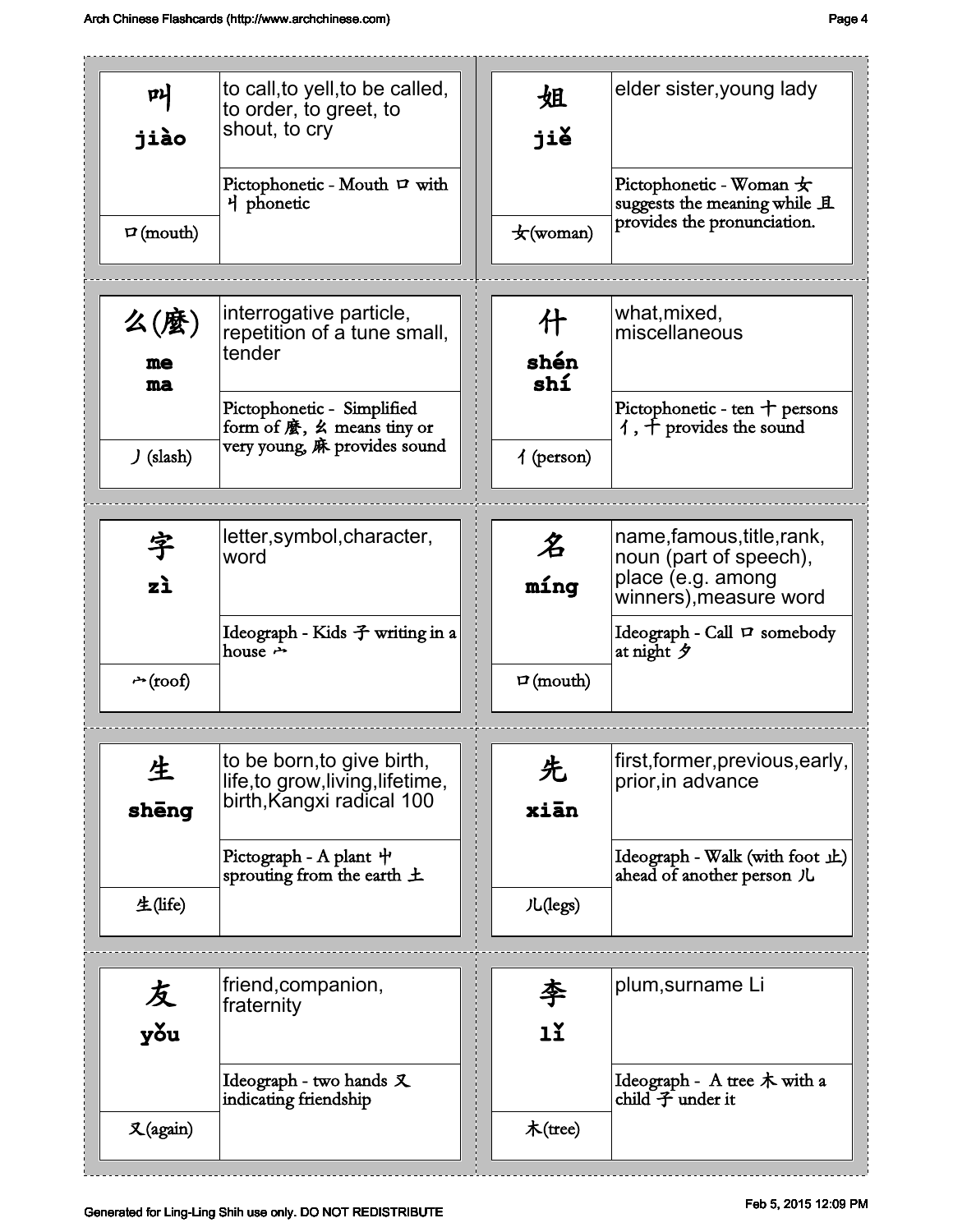| 朋<br>IC1-L1D1 Character Worksheets        |              |
|-------------------------------------------|--------------|
|                                           |              |
|                                           |              |
| N<br>I<br>и<br>n,<br>U,<br>U,<br><b>D</b> |              |
| J.<br>п<br>и<br>n,<br>J.<br>п             | ڪي<br>99 o p |